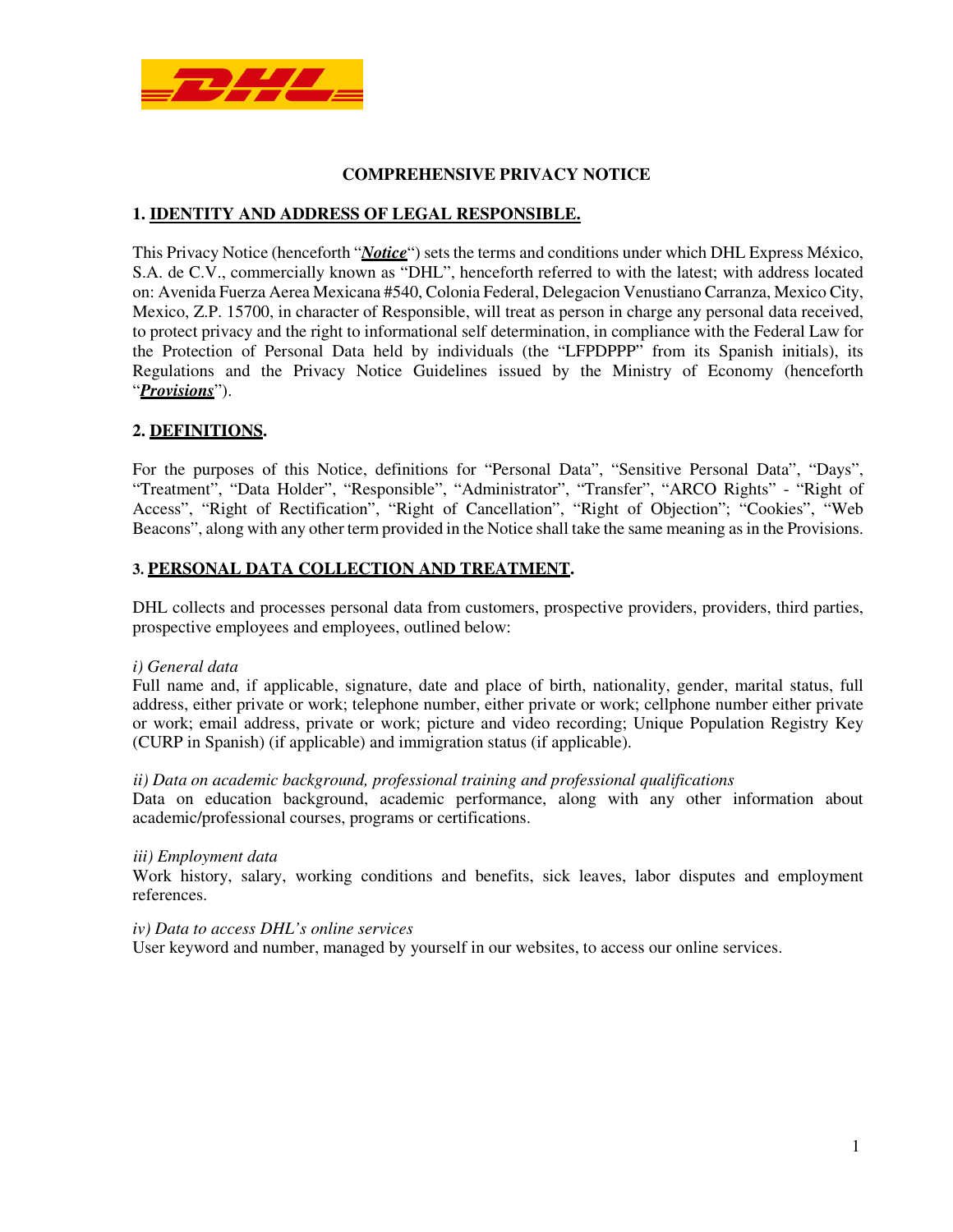

### *v) Tax and Social security data*

Keyword and Folio number from the Federal Taxpayer Registry, along with its tax residence, tax regime, affiliation number to the Mexican Social Security Institute (IMSS) (if applicable); INFONAVIT credit number (if applicable), FONACOT credit number (if applicable); AFORE affiliation number (if applicable); tax returns, withholding taxes, credits and tax disputes.

### *vi) Data linked to form of payment*

Holder name, bank account number, IBAN/CLABE number, bank of origin.

### *vii) Financial and property data*

Information about income, bank account information to receive payment of wages and allowances, credit bureau special report, socioeconomic study (if hired).

### *viii) Sensitive personal data*

Information related to health status, medical history, union affiliation and criminal record, current or past legal proceedings.

*ix) Personal data collected by Automatic Data Collection Tools on DHL's website (cookies, web beacons, links embedded on emails).* Browser type, language, session ID for the website, passwords to access the website, access time, IP address, operating system or access device, interaction with our emails and website.

### *x) Personal data from open-source resources and received via authorized transfer*

Information coming from public records, directories, social network and other legal sources available in the market, along with personal data shared to us by third parties holding previous authorization.

#### *xi) Personal data coming from social networks*

DHL can collect and process personal data and personal information shared by you on social networks (such as Facebook®, Twitter®, Linkedin® and others), particularly the one shared on DHL's official pages on those social networks, including information shared by you as "public", according to their terms and conditions of use and their privacy declarations.

### *xii) Personal data from third parties for referrals*

Identification and contact information, including name, work telephone number and/or cellphone number, to request professional and/or commercial references from you.

#### *xiii) Personal data from family members and/or other economically dependent person*

Identification and contact information from family members, economically dependent persons or beneficiaries; such as name and last name, telephone number and/or email address.

Personal data described in the aforementioned paragraphs of this section are collected by: *i)* voluntary and direct disclosure through our printed forms; *ii)* voluntary disclosure of information and personal data through face to face or telephone interviews with our authorized personnel; *iii)* along with voluntary and direct disclosure of your information through dialog boxes in our website; or by the use of emails, and *iv)* using open source resources and any other sources in the market.

Noteworthy that personal data described in the preceding paragraphs may comprise of several documents in digital or printed format, such as copies of: birth certificate of the individual or economically dependent person(s), valid official ID (voter identification card, passport, military service card; migration document or driving license), marriage certificate, if applicable, tax returns, withholding tax receipt, Certificate of Registration of Federal Taxpayer Registry, Registration Certificate of Unique Population Registry, bank statement, proof of residency - receipt of payment of water supply, receipt of payment of property taxation, receipt of payment of electricity services; academic certificates, proof of social security; account number of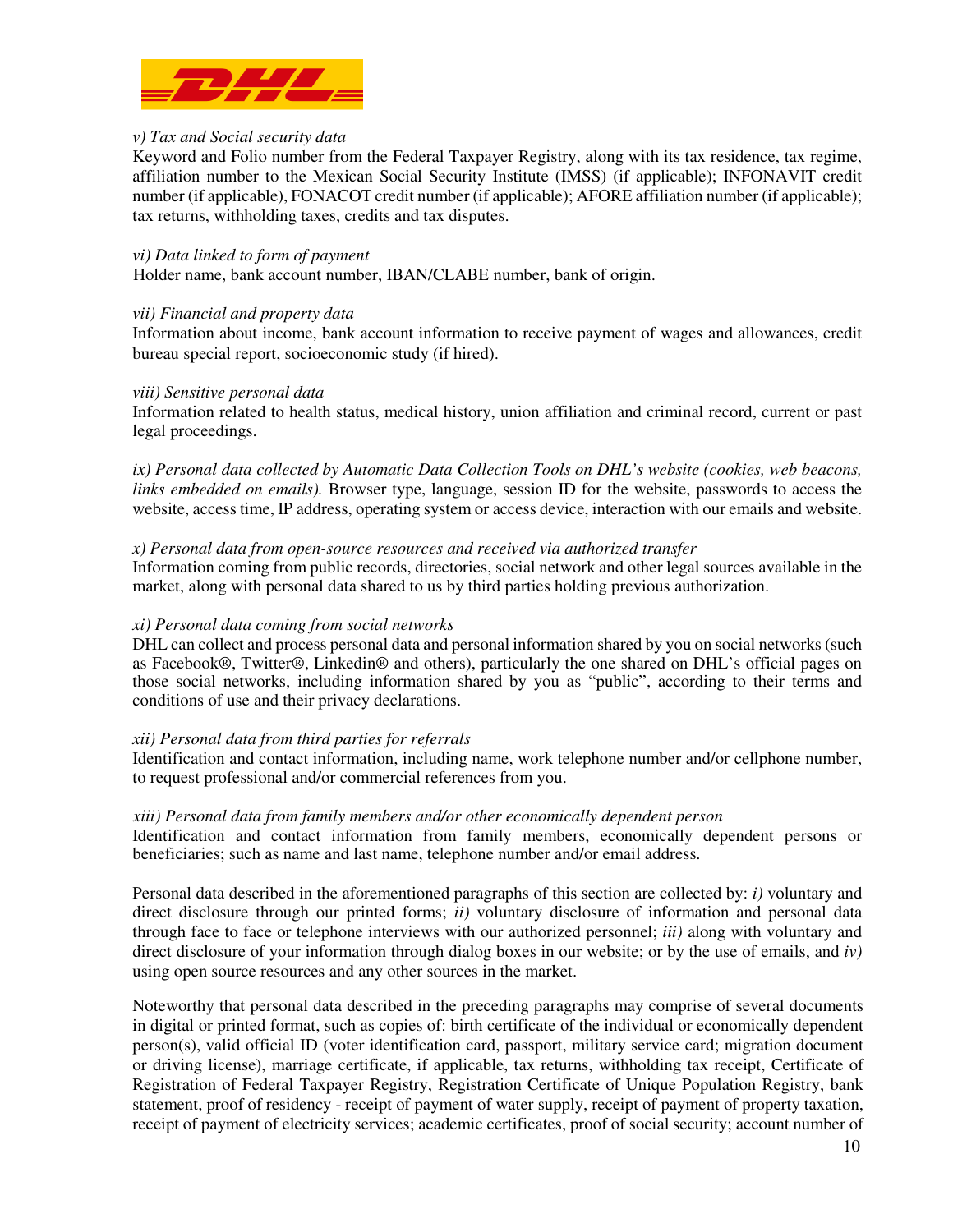

the pension fund manager (AFORE), if applicable; DC-3 proof of work skills form issued by the Ministry of Labor and Social Security; resume; criminal background and letters of employment reference.

# **4. OBJECTIVES.**

DHL will process your personal data with the purpose of conducting activities and arrangements to fulfill obligations caused by and resulting from any commercial and/or legal relationship that we might enter into with you, that are considered by us as primary objectives, including:

# **A)**

## **Customers**

*i*) To manage access to our facilities;

*ii)* To manage access to our website;

*iii*) To request, procure, change or return services;

- *iv*) To request, hire, change or cancel products;
- *v*) To register you in our customer data base;

*vi*) To assign a customer number to you;

*vii*) To manage payment of services and/or products;

*viii*) To manage invoices and electronic tax receipts;

*ix*) To request a quote, information about services and/or products;

*x)* To request the delivery, repair or execution of performance bond of services and/or products;

*xi)* To request the provision of services or the execution of the performance bond;

*xii)* To process payment of services and/or products with credit or debit cards;

*xiii)* To incorporate your dossier;

*xiv)* To perform video surveillance for security use; and

*xv)* To maintain physical, electronic and processing backups of personal data, to comply with legal and administrative requirements for Civil, Commercial, Administrative and Tax matters.

*xvi)* Market studies;

*xvii)* Invitation to events;

*xviii)* Bids;

*xix)* Promotions;

*xx)* Changes or new products or services;

*xxi)* Quality in service or products

## **B) Prospective providers**

*i*) To validate provider's data (capacity, commercial references, financial soundness);

*ii)* To validate information provided;

*iii)* To confirm and assess technical and economic proposals, and

*iv)* To manage the selection process.

## **C) Providers**

*i)* To perform identity clearance and verification of information provided;

*ii)* To incorporate the dossier;

*iii*) To create an online profile;

*iv)* To manage the commercial relationship including selection and procurement processes, along with purchase orders and/or procurement requests; to manage payment of invoices and/or receipts for professional fees; to withhold corresponding taxes;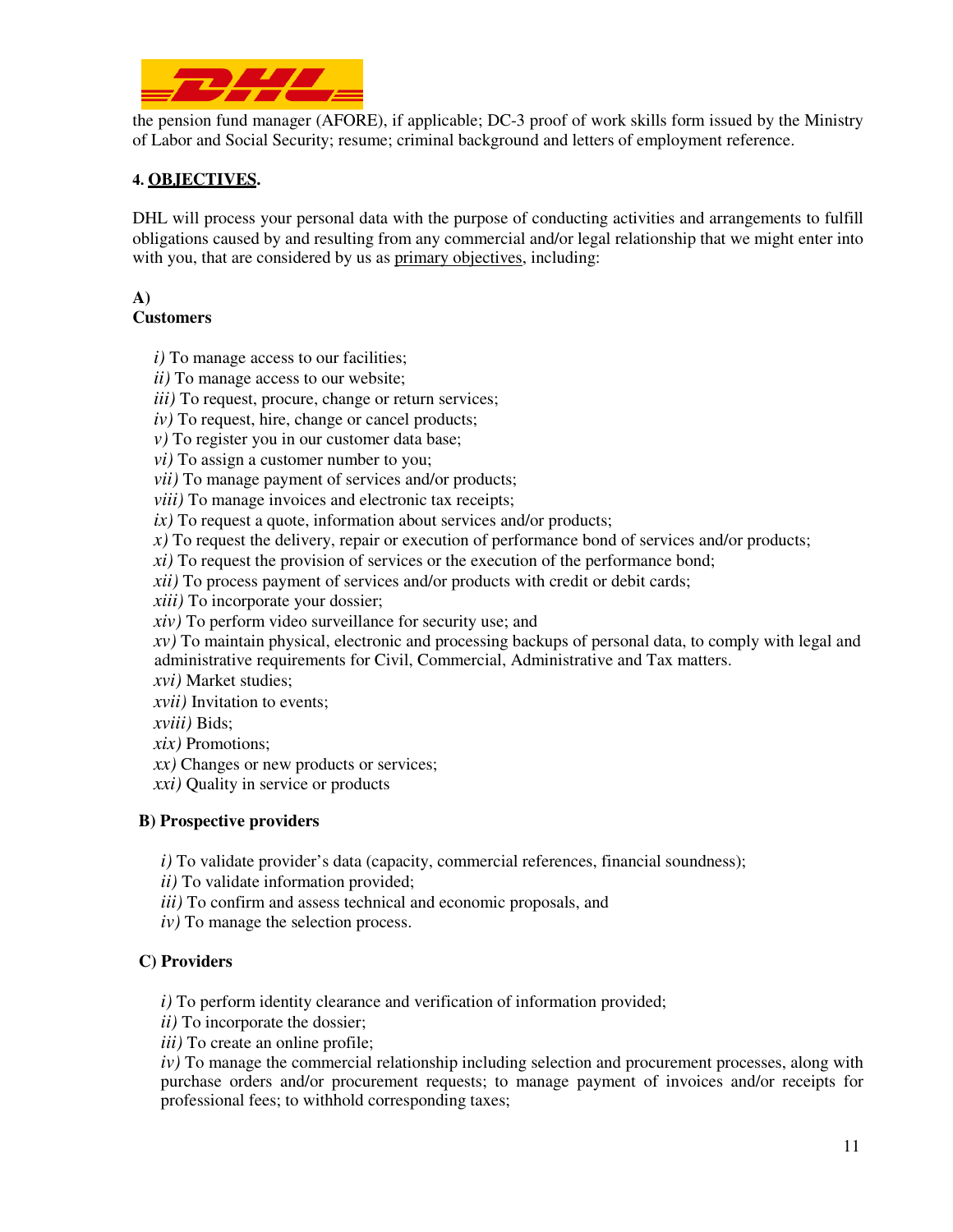

*v)* To manage and administer bank account numbers, credits or debits, to process payment of services and/or products.

*vi)* To validate that the Provider has real and/or personal ownership of the property they market to DHL (in the case of property Providers);

*vii)* To formalize a transaction by entering into conducive binders for sale-purchase, trading, commodatum, leasing, subleasing, etc. of properties

*viii*) To maintain physical, electronic and processing backups of personal data, to comply with legal and administrative requirements for Civil, Commercial, Administrative and Tax matters.

## **D) Prospective providers, Providers, Visitors and Third parties**

 *i)To perform identity clearance.* 

### **E) Prospective employees**

*i*)To manage access to our facilities:

*ii)* To validate their identity and contact information;

*iii*)To perform personal data checks and to verify the information provided, and also to request and give employment references whether through third parties or Human Resources Department;

*iv)* To manage the screening and recruitment process, and

*v)* Video surveillance for security use and loss control.

### **F) Employees**

*i*) To manage access to our facilities;

*ii*) To manage the screening and recruitment process;

*iii*) To perform personal data checks and to verify the information provided, and also to request and give employment references, to perform socioeconomic studies and statistical reports, whether through third parties or the Human Resources Department;

 $iv$ ) To enter into an individual employment contract, if applicable, a non-disclosure agreement and other contracts that may be required by current legislation and by DHL's operational requirements;

*v)* To manage your personal data to allow DHL's operational processes;

*vi)* To comply with the individual employment contract, the collective bargaining agreement (if applicable) and any related documents;

*vii*) To manage the payment of invoices, professional fees receipts, along with compensations, taxes and contributions and any other employment benefits;

*viii)* To manage and administrate bank account numbers - credit or debit - for payroll payments through wire transfers to their bank account;

*ix)* To manage social security benefits; if applicable, to hire major medical expense insurance, life insurance, auto insurance, savings fund plan, and food vouchers;

*x)* To manage formalities provided by Labor, Tax, Social Security and Migratory regulations, to comply with all duties related to employees, including affiliation to IMSS, INFONATIV and/or SAR; payment of employer contributions to the IMSS, INFONAVIT and SAR, tax withholdings and payment of taxes and quotas, record preservation; along with other paperwork whether at local and federal level involving, amongst other institutions, the Federal Institute for Access to Public Information and Data Protection (IFAI in Spanish), the Ministry of Labor and Social Security (STPS in Spanish), the Ministry of the Treasury (SHCP in Spanish), the Tax Administration Service (SAT in Spanish), the National Institute for Migration (INM in Spanish), the Public Education Secretary (SEP

in Spanish), the Federal Office for the Defense of Workers (PROFEDET in Spanish), the National Housing Fund for Workers (INFONAVIT in Spanish), the Mexican Social Security Institute (IMSS in Spanish), the National Commission for the Retirement Savings System (CONSAR in Spanish), the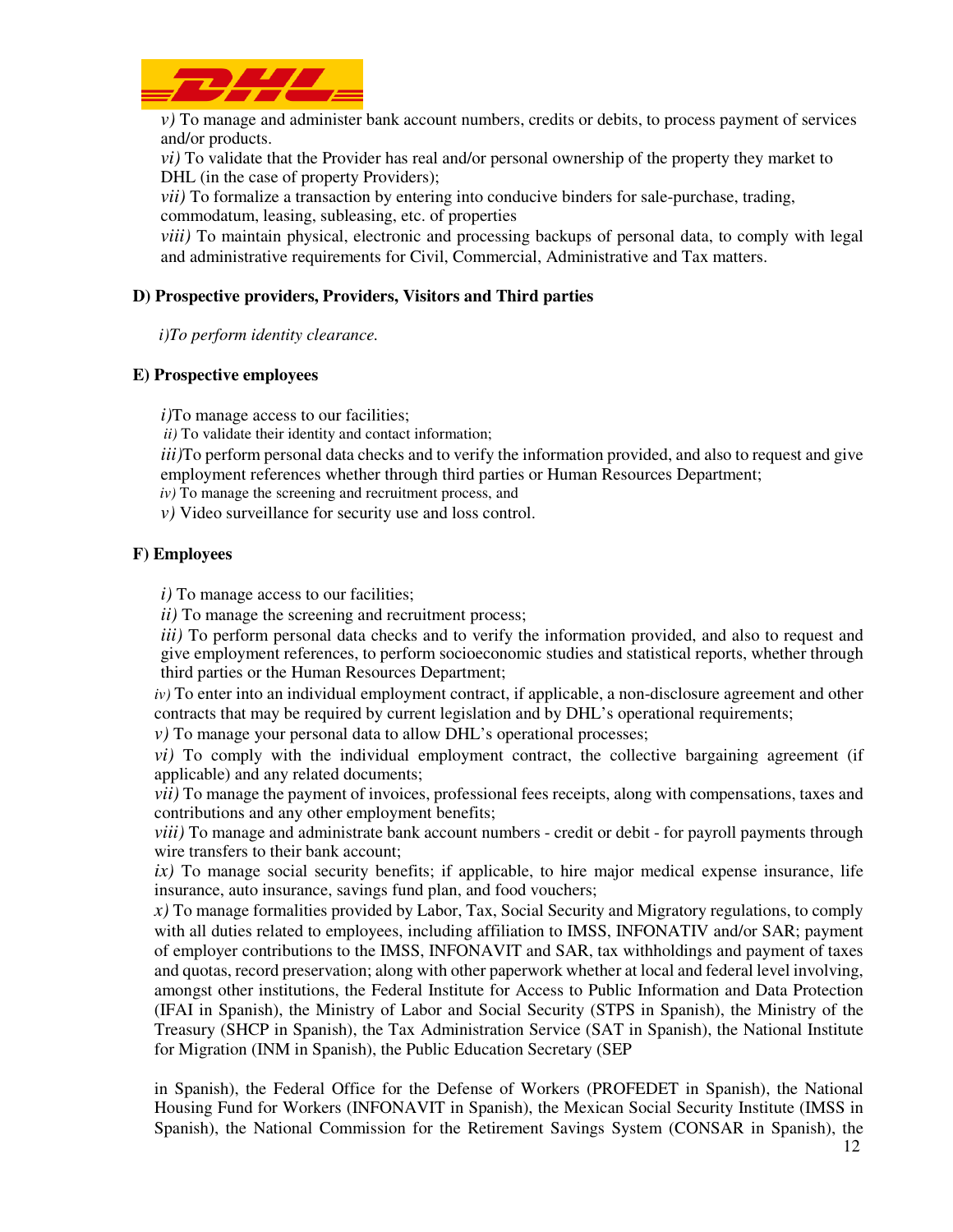

Federal Conciliation and Arbitration Council, as well as other local authorities such as the Local Conciliation and Arbitration Board of the diverse federal states;

*xi)* To execute personnel administration processes;

*xii)* Data verification and data analysis, promotions, benefits, draws, financial products and services, along with other services for DHL employees;

*xiii)* To manage assets and working equipment allocation and use, along with other DHL resources, including computer systems, telecommunications systems and corporate email accounts, with its corresponding access controls -including allocation of user networks and other mechanisms;

*xiv)* To monitor attendance, holidays, sick leaves; along with the physical and logical access to the facilities, DHL's technology and security resources, and the use of registration logs and other tools;

- *xv)* Video surveillance for security use and loss control, and
- *xvi)* To fulfill legal applicable requirements and to handle requirements from relevant authorities.

We will also process your personal data for other secondary objectives, that do not give rise nor are necessary for the legal and/or commercial relationship we get into with you, these being:

## **A) Customers**

*i*) To contact customer service department;

*ii*) To manage your purchase history and other transactions;

*iii*) To share your comments, suggestions, complaints and clarifications about our services and products;

*iv*) To assess quality on our services and products through diverse tools, including surveys;

*v)* To implement activities aimed to promote, maintain and improve our services and products;

*vi*) To engage in chats and/or discussion forums;

*vii)* To notify DHL about problems with its web site;

*viii)* To send notifications about offers, advertising announcements and/or messages, promotions, for commercial or marketing purposes, by printed or electronic means;

*ix*) To use the various services available on DHL's websites;

*) To allow personal data management, administration and security;* 

*xi)* To keep physical, electronic and processing backups of your personal data, according to applicable norms and legislation, and

*xvi)* To fulfill legal applicable requirements.

## **B) Providers**

*i)* To manage support service for providers;

*ii)* To manage transactions history;

*iii*) To handle comments, suggestions, claims and clarifications;

- *iv)* To get notifications about problems with DHL websites, along with service reports and reports from other operations with DHL;
- *v)* To manage communications through notices, messages, news, invitations to events; whether by printed media, electronic media, by telephone and/or face to face; for marketing advertising, commercial or marketing research, unless you expressly indicates your willing not to receive them;
- *vi)* To provide online services;
- *vii)* To assess quality on our processes through diverse means, including satisfaction surveys and opinion surveys;
- *viii)* To apply conventional penalties for any breach of a contractual obligation, and
- *ix)* If applicable, to manage the granted warranties and, if necessary, to enforce them.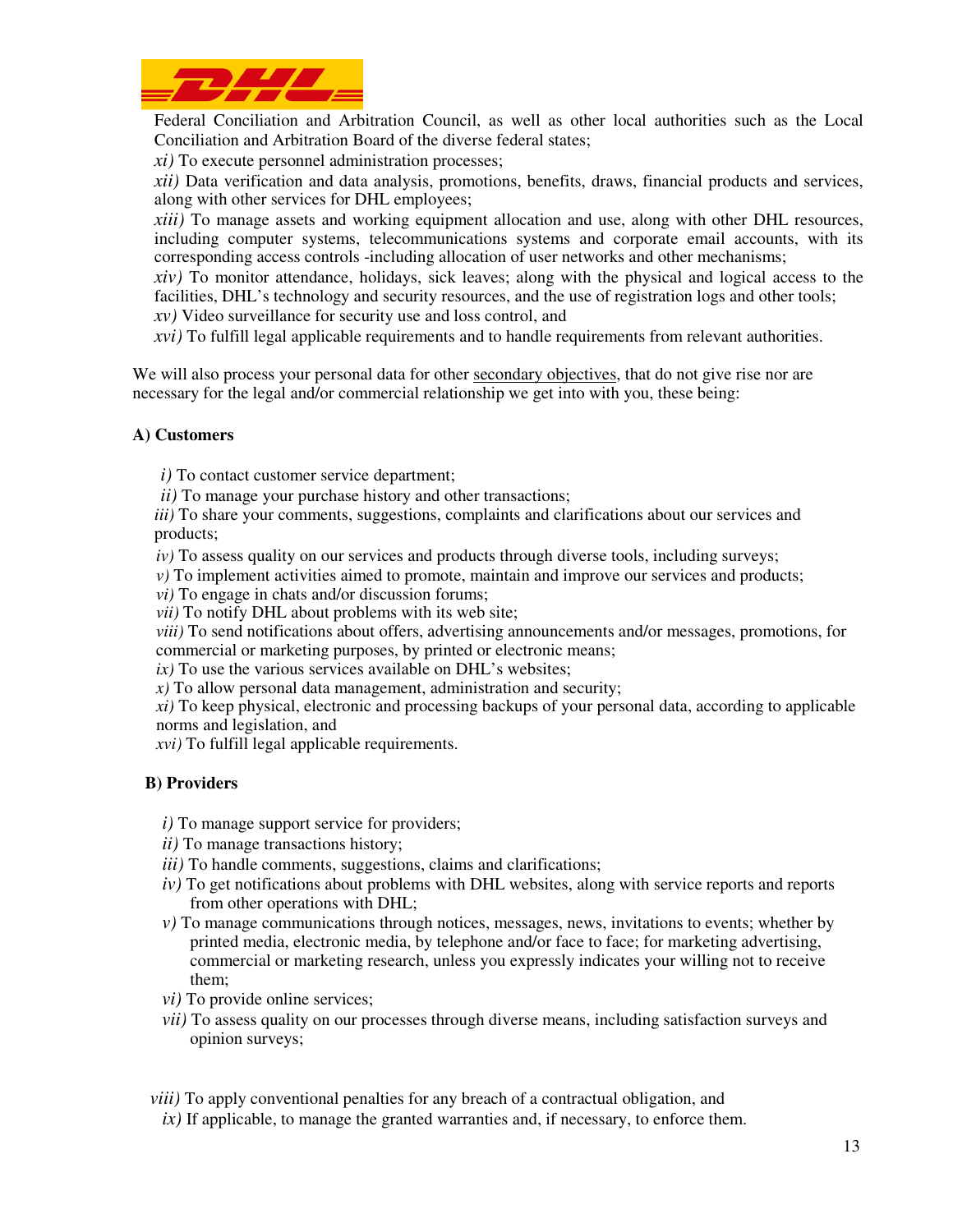

### **C) Prospective providers, Providers, Visitors and Third parties**

- *i)* To set up video surveillance cameras in DHL's facilities and buildings, for security use and loss prevention;
- *ii)* To manage security incidents;
- *iii)* To manage personal data administration and security, in terms of treatment; and
- *iv)* To manage data to update our databases.

### **D) Employees**

- *i*) To manage internal communications and work environment;
- *ii)* To manage employee's information to ensure correct integration of data in the data base and in personnel directories; as well as personnel dossiers and creation of documents requested by the employee;
- *iii*) To implement performance assessment programs, along with assessment, training and education to improve employees' skills and abilities;
- *iv*) To manage employee's involvement in events;
- *v*) To elaborate and deliver work certificates and employment reference letters;
- *vi)* To transfer their data to third parties to manage working benefits through agreements with given third parties;
- *vii*) To manage oral, written and electronic communications to send notifications about offers, events, campaigns, promotional messages and/or notices;
- *viii*)To manage data security by applying the appropriate valid legal regulations in terms of security, hygiene and eventualities, evacuation and emergency plan; to apply tests and assess employees on security policies;
- *ix)* To apply conducive disciplinary actions in case of infringement of the Law, Contracts, Internal Work Policies and DHL Policies;
- *x)* To manage employee's obligations via trials and administrative procedures, in the case of alimony, FONACOT and INFONAVIT credits, and
- *xi)* If applicable, to manage and support work termination, as well as the payment of the corresponding settlement, according to the Federal Labor Law and any other applicable legislation.

### **5. HOLDER CONSENT.**

In conformity with the Provisions, the Holder states that: *i*) this Notice was given to him/her by DHL previous to personal data collection and/or treatment, *ii)* He/she has read, understood and agreed to the terms of the Notice for property, financial and/or sensitive data and, consequently, data provided shall include handwritten name and signature at the bottom of the page of this document, or the short version of the Privacy Notice; or he/she shall express consent through dialog windows in our websites. The foregoing, based on articles 8 and 9 of the LFPDPPP, along with articles 11, 12, 13, 14, 15 and 16 of the Regulation, without prejudice of exceptions established by articles 10 and 37 of the LFPDPPP that give us the power to treat and transfer your personal data in order to fulfill our legal and contractual obligations, or by virtue of the current and/or future legal relationship we are or will be in with you.

To collect, process and transfer personal data not being of financial, property or confidential character; tacit consent is given in terms of this Notice while not objecting nor opposing to the content in the following (48) hours after personal data has been collected and this Notice has been made available by our different means, including its publication on our web site.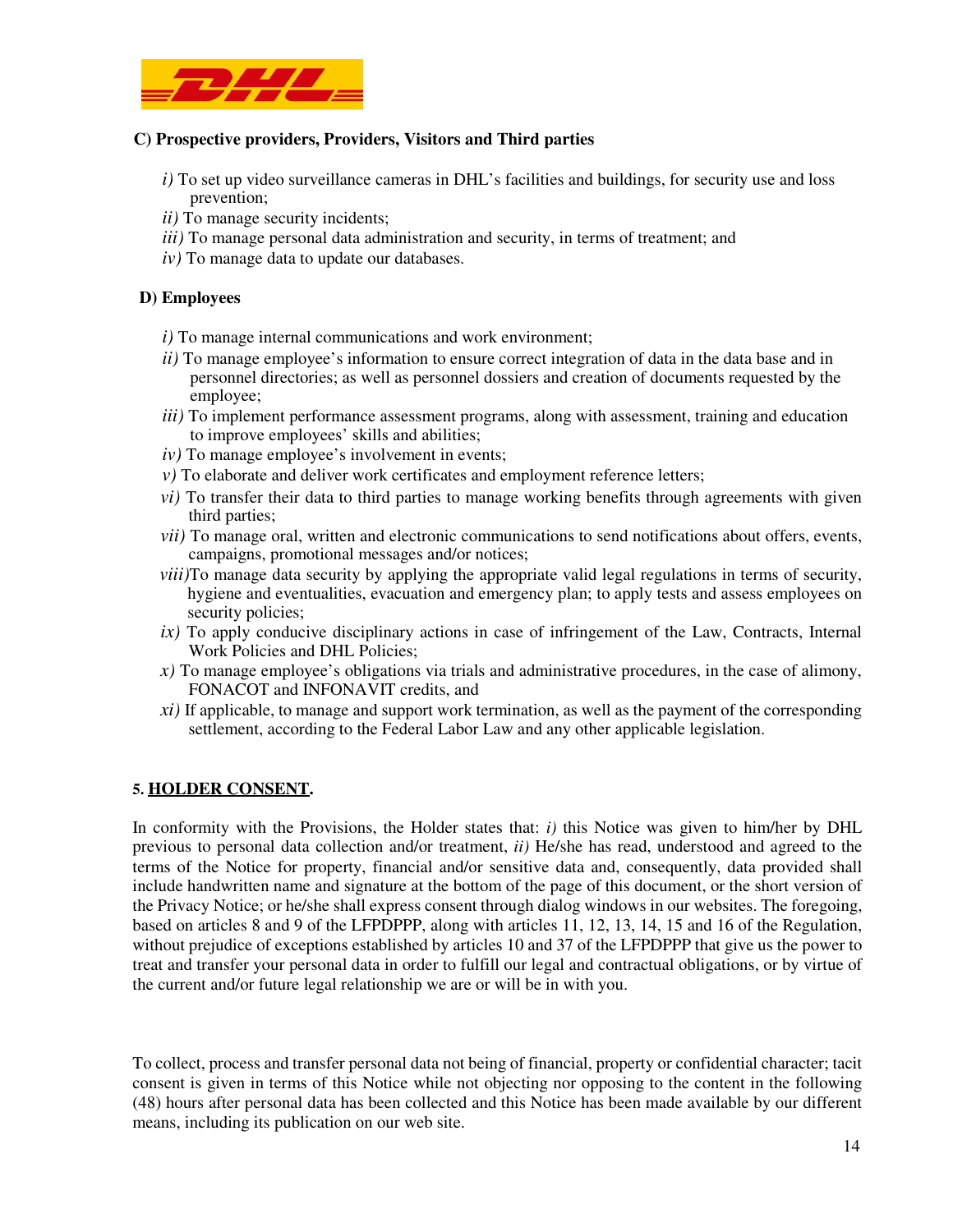

## **6. DATA TRANSFER TO THIRD PARTIES.**

With the aim of complying with our legal, commercial and/or labor obligations, DHL Group companies need to share your personal data between each other, and with Third parties whether in and out the country, with whom we have agreements. Third parties receiving your personal data shall maintain confidentiality with respect that data received by DHL, observing and respecting the terms of this Notice and the corresponding contract.

DHL may transfer your personal data to its main branch, along with affiliate and subsidiary companies located whether in or out the country that belong to the same corporate group, and that operate under the same processes and internal policies.

| <b>Recipient Third</b> | <b>Transfer objective</b> |     | <b>Transfer</b> | <b>Requirement for</b>    |
|------------------------|---------------------------|-----|-----------------|---------------------------|
| party                  |                           |     | national        | or Consent                |
|                        |                           |     | international   |                           |
| National companies     | Corporate<br>management   | and | National        | Basis: Art.               |
| pertaining to          | operational               |     |                 | 37 section III and VII of |
| <b>DHL</b>             | support.                  |     |                 | the LFPDPPP.              |
| Corporate group        |                           |     |                 |                           |
| Foreign                | Corporate<br>management   | and | International   | Basis: Art.               |
| companies              | operational               |     |                 | 37 section III and VII of |
|                        | support.                  |     |                 | the LFPDPPP.              |
| pertaining to          |                           |     |                 |                           |
| <b>DHL</b>             |                           |     |                 |                           |
| Corporate group        |                           |     |                 |                           |

The following table shows DHL data transfers to third parties.

### **7. PROCEDURE TO EXCERCISE ARCO RIGHTS AND WITHRAWAL OF CONSENT.**

You have the right at any time to access, rectify, cancel or oppose to the above regarding your personal data and the details of its treatment, as well as to withdraw through your legal representative any consent for its treatment with given objectives - including secondary objectives - by direct or indirect means. Every request shall be submitted via email to: avisoprivacidad@dhl.com, with the information and documents listed below:

- 1. Full name, address or other mean for instance an email address to notify the reply to your request;
- 2. Documents proving your identity hard copy of your voter identification card, passport or Visa whether in printed or electronic format or, if applicable, of the legal representative - printed or electronic hard copy of the simple power of attorney with handwritten signature from you, two witnesses and the grantor, with its corresponding official identifications - voter identification card, passport or Visa);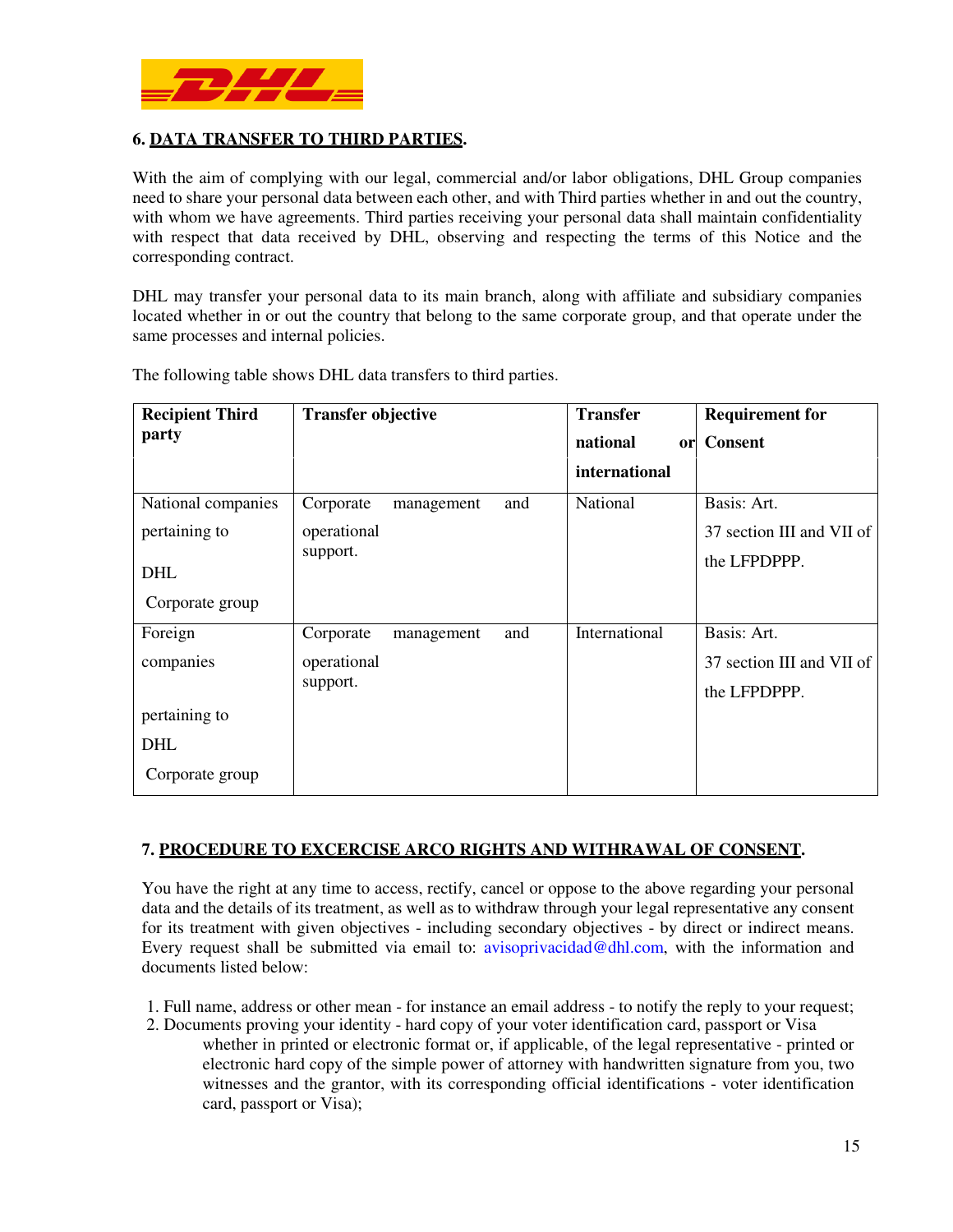

3. Clear and detailed description of the personal data in which your are aiming to exercise one of the ARCO rights; and

4. Any other element or document which shall facilitate location of your personal data.

If it is a request to access your personal data, DHL shall provide your information, via electronic means, with previous validation of identity from you or your legal representative, as applicable.

In the case of requests to rectify personal data, specification of the changes to be performed shall be given, as well as documentation to support it.

DHL will notify the answer to your request within a period that does not exceed the (20) days after your request to access, rectify, cancel or object has been acknowledged, for effects that, where warranted, it becomes effective within (15) days after acknowledgment of the answer.

 In all cases, DHL reply will be notified through the option selected when submitting the request, or if applicable, by any other mean previously agreed with you. In accordance with the LFPDPPP, aforementioned periods shall be extended only one time by an equal period when justified by the circumstances of the case.

Personal data will be delivered free of charge, you shall only cover justified fees for shipment or reproduction costs for copies or any other formats. In the case of submitting a new request within a period of less than (12) months, you shall cover corresponding expenses indicated in the LFPDPPP, unless relevant modifications to the Privacy Notice are performed, causing new consultations.

You may contact our Privacy Officer to receive, record, handle and reply your requests to exercise the ARCO rights and every other right stated in the LFPDPPP; the Officer shall be contacted at the offices set out in paragraph 8, or through our web site or via email.

In the case of having inaccurate or insufficient information provided in the request, or when not having corresponding support documents for identity validation, we may request you within the following (5) days to provide the necessary elements or documents to process the aforementioned. You then have (10) days to give an answer to our requirement, counting from the following day of reception. If no answer is submitted in the given period, the corresponding request shall be deemed not to have been entered.

## **8. PRIVACY OFFICER**.

For any requests concerning personal data protection, please contact our Privacy Officer at: Avenida Fuerza Aerea Mexicana #540, Colonia Federal, Delegacion Venustiano Carranza, Mexico City, Mexico, Z.P. 15700, email avisoprivacidad@dhl.com

### **9. RESTRICTIONS ON USE AND DISCLOSURE OF DATA.**

DHL shall keep your personal data during the necessary period to manage the commercial, labor and/or legal relationship with you, as well as for keeping the records required by the LFPDPPP, its regulations and, if applicable, other legislations in commercial, administrative, labor and social security matters.

Personal data collected by DHL is protected against damage, loss, tampering, use or destruction, unauthorized access or treatment, by the adequate administrative, technical and physical measures, in compliance with LFPDPPP Law and its regulations.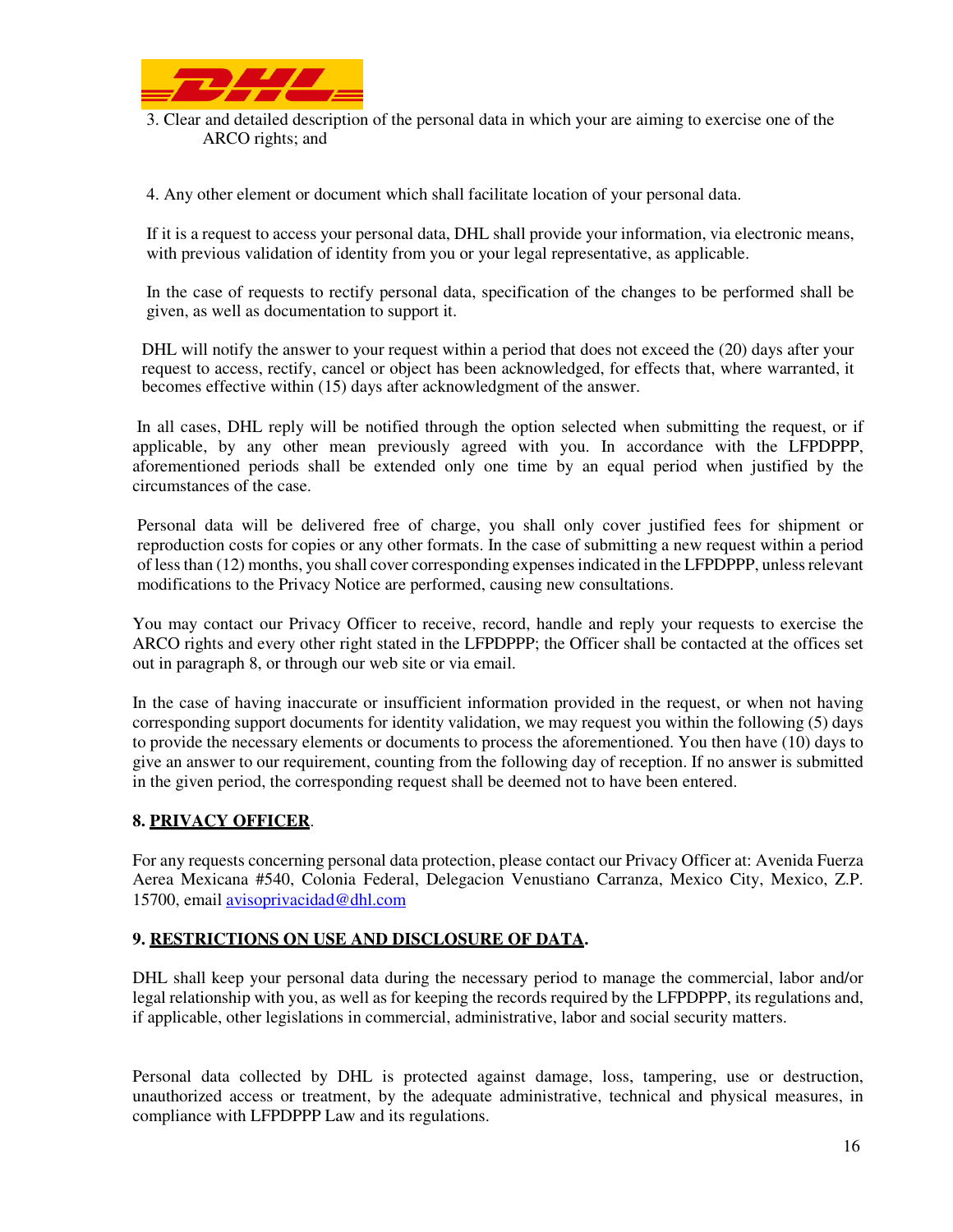

To limit the use and disclosure of your personal data, please send an email to our Privacy Officer avisoprivacidad@dhl.com with your request

### *Data collection on DHL websites*

DHL shall collect personal data through their website, or by using Automatic Data Collection Tools. Automatic Data Collection Tools used by DHL on websites include cookies, Web Beacons and links embedded on emails.

*Use of Cookies.-* The proper functioning of DHL websites requires you to enable "cookies" on your browser. "Cookies" are small files of data transferred from the website to your computer's or mobile device's hard drive while you visit one of our websites. Most browsers enable cookies automatically by default, you can change your browser's settings to enable or block cookies. When blocking cookies you may also disable diverse functions of DHL's websites or they might not show correctly. If you rather eliminate cookies, you can eliminate the file after each session in the browser.

This cookies may be disabled. To learn how to do it, you can go to the following link or electronic address:

•Internet Explorer: http://windows.microsoft.com/es-MX/windows-vista/Block-or-allow-cookies •Google Chrome: http://support.google.com/chrome/bin/answer.py?hl=es&hlrm=en&answer=95647

*Use of Web Beacons. -* also known as Internet tags, Pixel tags and clearGIFs). DHL may use Web Beacons, alone or combined with cookies, in their websites and HTML format emails, to collect information about the use of websites and your interaction with emails. The Web Beacon is an electronic image, also referred to as single pixel (1X1) or GIF, which can recognize processed information on your computer, like cookies, time and date where you entered the website and the sections visited.

*Links embedded on emails.* - Emails with embedded links allow DHL to know if such link was activated and if you visited the destination website. This information may be included in your profile.

*Protection to minors, legally incompetent people or people with disabilities:* DHL does not collect or process any personal data from minors, legally incompetent people or people with disabilities, and it urges parents and/or legal guardians to take an active role on their children's and/or legal representee's online activities. In the event of DHL considering that personal data of a minor, legally incompetent person or a person with disabilities has been disclosed, in contravention of this Notice, we shall proceed to eliminate such data as early as possible. If you have knowledge of such personal data disclosed by a child under the age of 18, a legally incompetent person or a person with disabilities, please send an email to avisoprivacidad@dhl.com

### **10. AMENDMENTS.**

DHL reserves its right to amend this Notice for effects of reflecting changes in our data protection practices, resulting from our continuous improvement process, as well as the legal, regulatory and administrative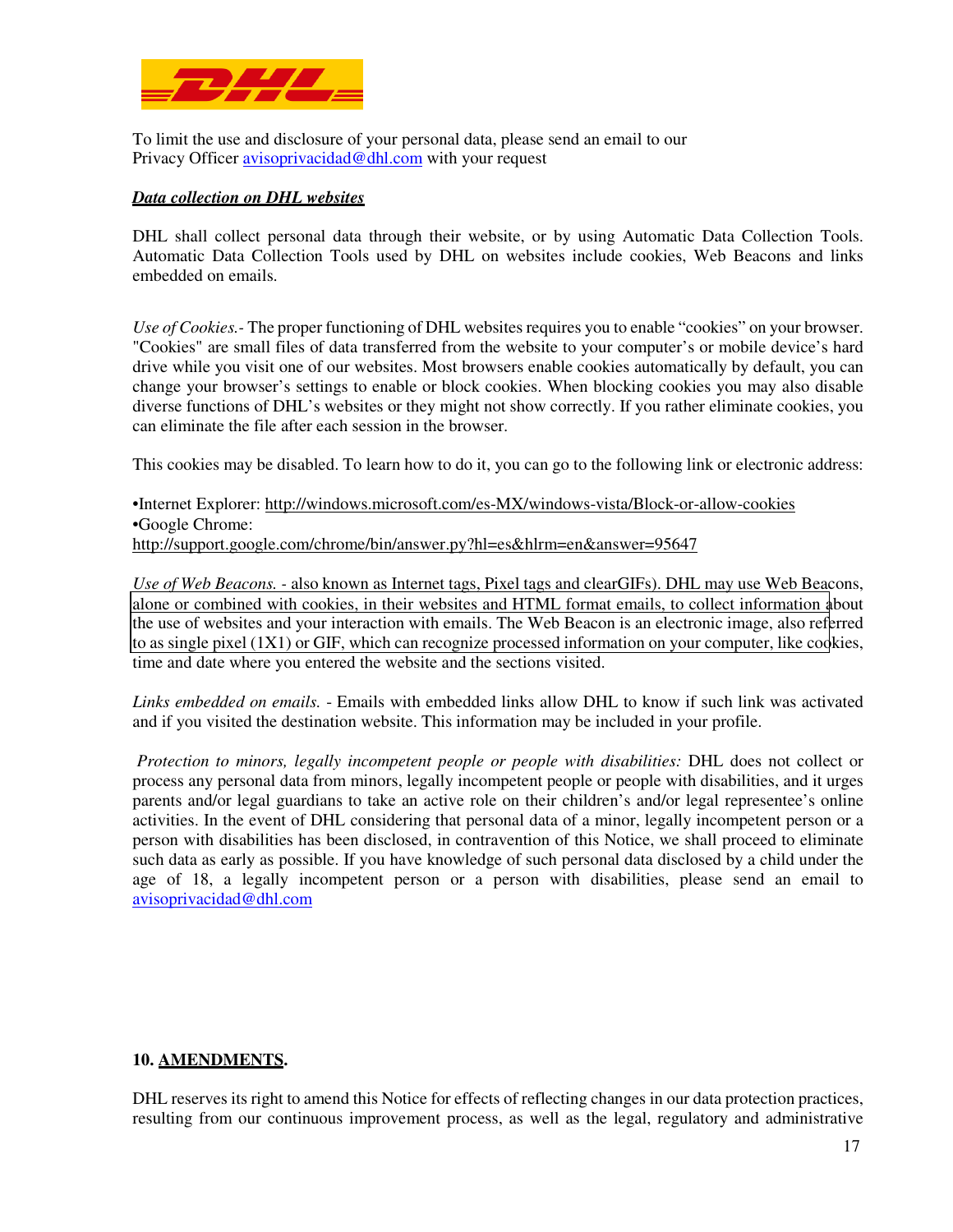

changes carried out. We invite you to make a periodic review of our Privacy Notice in our website, where any changes will be published alongside with the date of the latest update.

# **11. EXPRESSION OF CONSENT.**

To express your consent on data treatment according to the aforementioned descriptions in this Notice of Privacy, please sign this document and deliver it to our Human Resources Department, Legal Department or to our Privacy Officer.